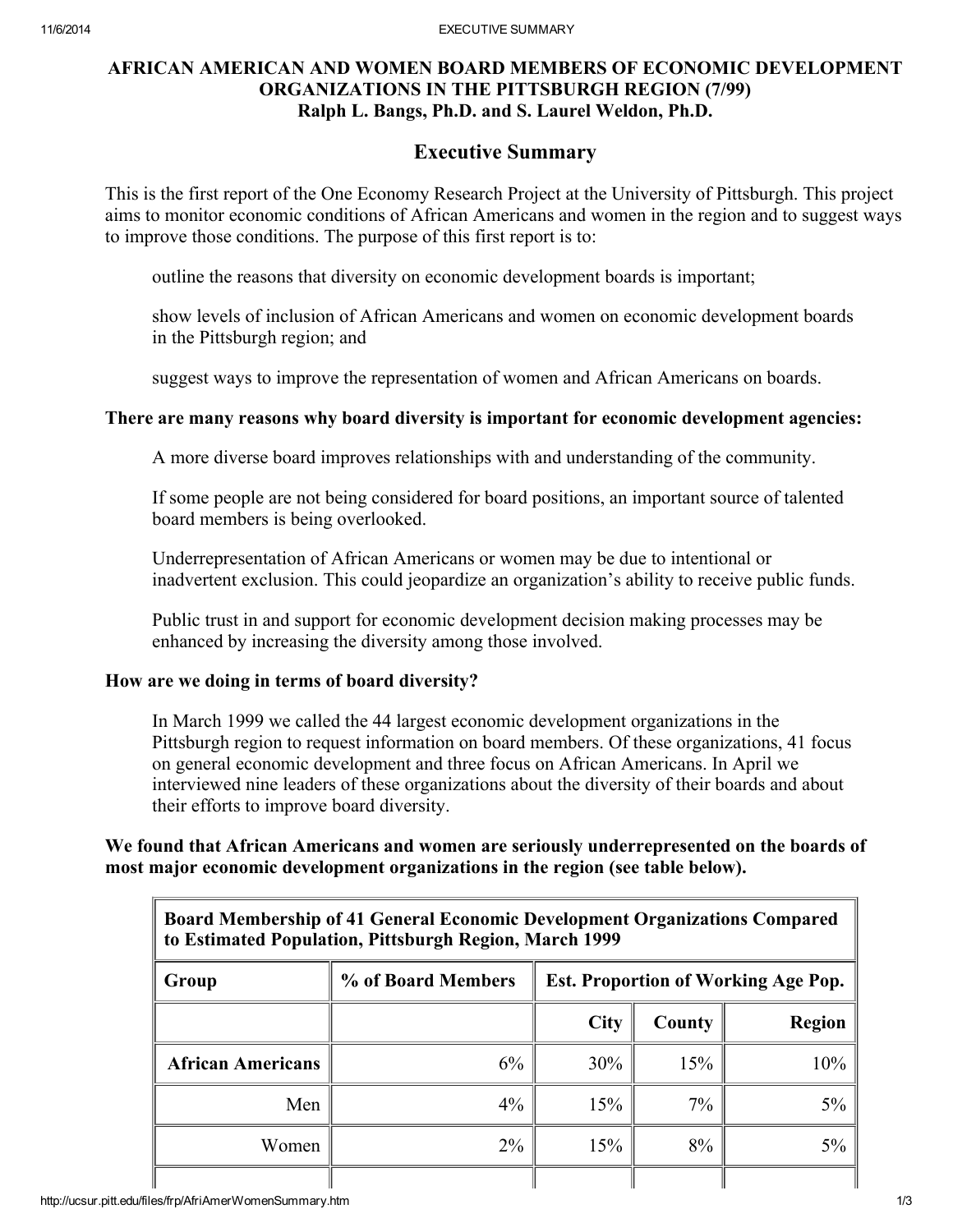#### 11/6/2014 EXECUTIVE SUMMARY

| Other Race         | 93% | 70% | 85% | 90%    |
|--------------------|-----|-----|-----|--------|
| Men                | 79% | 35% | 42% | 45%    |
| Women              | 14% | 35% | 43% | 45%    |
| <b>Women-Total</b> | 16% | 50% | 52% | $50\%$ |

Among the 41 general economic development organizations:

- $\bullet$  6% (56) of the 881 board positions are held by African Americans and 16% (142) are held by women; and
- 15 (37%) of the 41 organizations have no African American board members and nine (22%) have no women board members.

## Based on the above data on working-age population, we propose the following goals for the representation of African Americans and women on the boards of economic development organizations:

African Americans: Organizations that primarily serve the city or whose board members come primarily from the city should have boards, executive committees, and advisory committees that are made up of about 30% African Americans. Organizations that primarily serve Allegheny County should have between 15% and 30% African American members, and those that serve the whole region should have between 10% and 30% African Americans.

Women: Women comprise about 50% of the working age population throughout the region, and approximate parity for male-female board membership should be the goal.

# The leaders of economic development organizations can improve board diversity if they:

- 1. Make a formal commitment to board diversity by adopting a diversity provision in the by-laws.
- 2. Make special efforts to identify qualified African American and female candidates. Sources of assistance are listed in the final section of this report.
- 3. Develop and follow systematic procedures for recruiting and nominating qualified members that meet the criteria for board membership. Make criteria for board membership explicit.
- 4. Make board membership seem attractive and important to African American and women candidates, and work hard to retain them as board members once they are recruited.
- 5. Set goals for diversifying boards and review progress on a regular basis.

These efforts to diversify boards work best when they are part of a comprehensive organizational plan for diversity, which includes board membership, employment, contracting and subcontracting.

# Public and private sector leadership in the region can:

- strengthen and support individual organizations' efforts by hiring a race and gender diversity facilitator to assist economic development organizations in identifying and recruiting qualified African American and women candidates.
- take steps to promote diversity on boards and in organizations in general, not just in relation to economic development. Funding organizations, such as foundations and government agencies, can improve the level of diversity in the region by requiring or encouraging organizations to meet minimum diversity requirements for funding, such as diversity in board membership, project management, project-related employment and contracting, and the like.